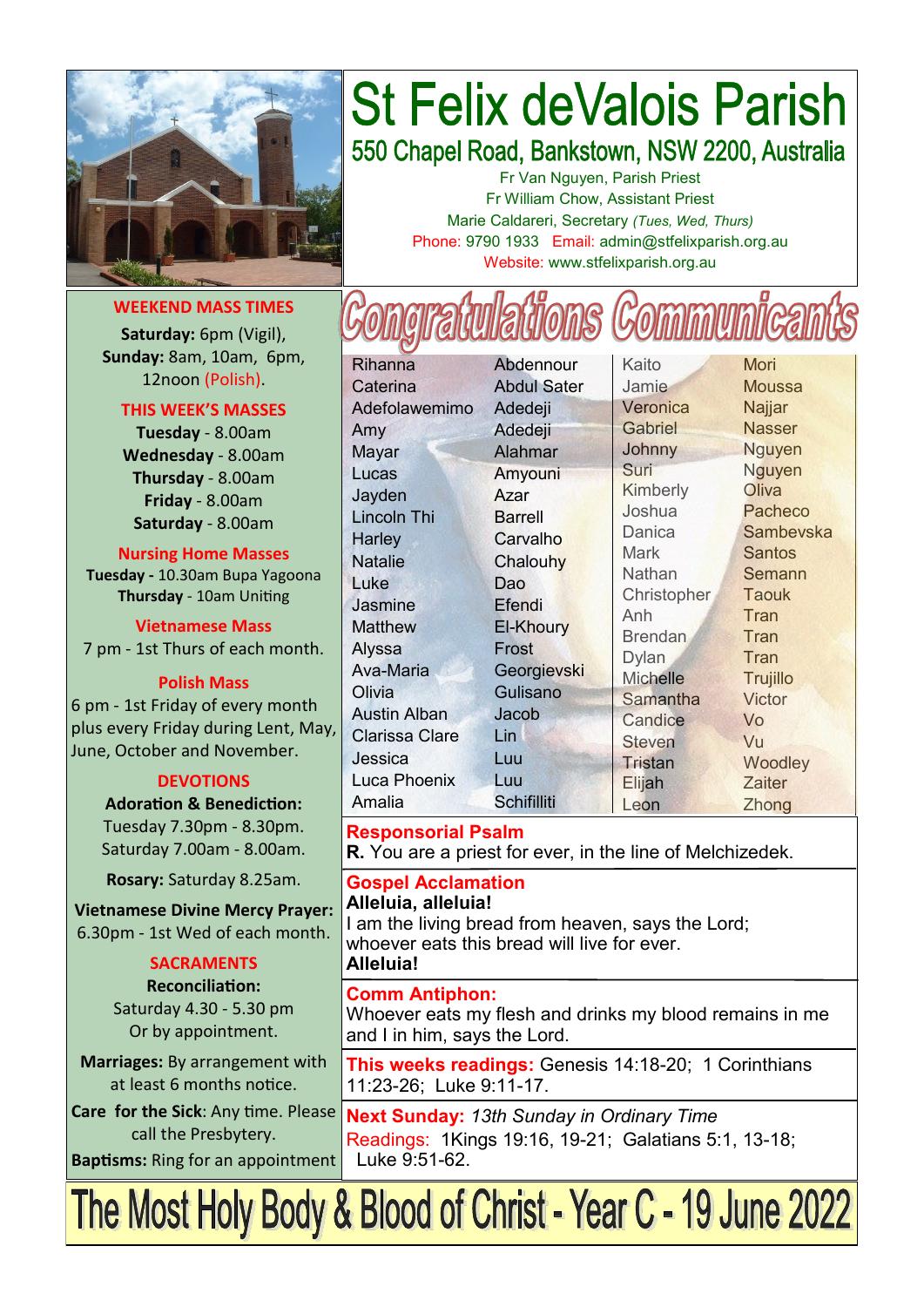## **Corpus Christi procession at St Felix**

A short Eucharistic Procession to celebrate the Feast of Corpus Christi will be held after the 10am Mass on Sunday 19th June. The Procession will take place around the grounds of St Felix concluding with Benediction.

# **Walk With Christ Returns: Sunday 19 June**

 Sydney, get set to celebrate our faith by Walking with Christ ...the first public Catholic celebration through the heart of Sydney since 2019.

 Festivities begin at Martin Place, 1.30pm, with the procession commencing at 2:30pm Please join us with your family and friends as we gather for the Feast of Corpus Christi.

# **New Donation Terminals**

You may have noticed the new donation terminals in the Church foyer. These are the CommBank Smart Terminals and you will find they are more user friendly. You can choose a pre-set amount of \$5, \$10 or \$20 or choose another amount you may wish to donate to the Church. Then simply tap, swipe or insert your card to make your donation and confirm. This is a fast and convenient way of donating straight to the Church account. These donations are not individually recorded and a tax receipt cannot be issued. If you wish to donate to the Church via credit card or direct debit and would like a 30% tax rebate kindly complete the Planned giving form at the bottom of the page or email your details to Marie at the office in order to set you up as a Planned Giver.

# **World Meeting of Families - 24-26 June 2022**

As requested by Pope Francis, and with the encouragement of Archbishop Anthony Fisher OP, the World Meeting of Families will be held locally in the Archdiocese of Sydney to celebrate the sanctity, beauty and vitality of family life from Friday 24 to Sunday 26 June.

On Friday, the celebration begins at parishes with the Feast of the Sacred Heart; followed by Saturday, where families join in a pilgrimage to sites and shrines throughout the Archdiocese; and culminating with celebrating the Eucharist with His Grace at St Marys Cathedral on Sunday with 10:30 am Mass, after which families participate in the 'Festival of Families' beside the cathedral with food, coffee, music, stalls and activities for children. Pick up a brochure in the Church foyer for more information or visit [https://www.sydneycatholic.org/world](https://comms.sydneycatholic.org/ch/75218/bqqn7/2219776/MOk1Bl8dJmwP37tnjXon9JuugHhffuKAs5lO9sHZ.html)-meeting-of-families/.

# **Planned Giving Envelopes 2022/23**

The new sets of Planned Giving envelopes are now available for collection in the foyer. *Please ensure you check your name with corresponding address and you pick up the correct one.* If you are not a member of Planned Giving, you may contact the parish office to join the Planned Giving Program. *The tax deduction is 30%.* 

 Instead of Envelopes you could opt for periodic deduction using your credit card or direct debit which is more economical and efficient. If you would like to make this change please contact the parish office. **Receipts for your contributions for the end of this financial year will be issued at the beginning of July.** We would like to thank all contributors for your financial support of the parish. In addition to the financial benefits, your offering enhances the fellowship of the parish as well.

 **Last day for tax deductible donations for the end of this Financial Year is Sun 26 June.**

# **PLANNED GIVING PROGRAM REQUEST FORM**

#### **Would you like to become a regular contributor to the Parish?**

If so, please fill in this slip and return it to the Parish Office. Otherwise send an e-mail with your details to Marie at admin@stfelixparish.org.au

| $F$ mail $\cdot$               |                                               |                                                 |  |  |  |
|--------------------------------|-----------------------------------------------|-------------------------------------------------|--|--|--|
| WOULD LIKE<br><b>ENVELOPES</b> | WOULD LIKE TO CONTRIBUTE<br>USING CREDIT CARD | WOULD LIKE TO CONTRIBUTE IT<br>VIA DIRFCT DFBIT |  |  |  |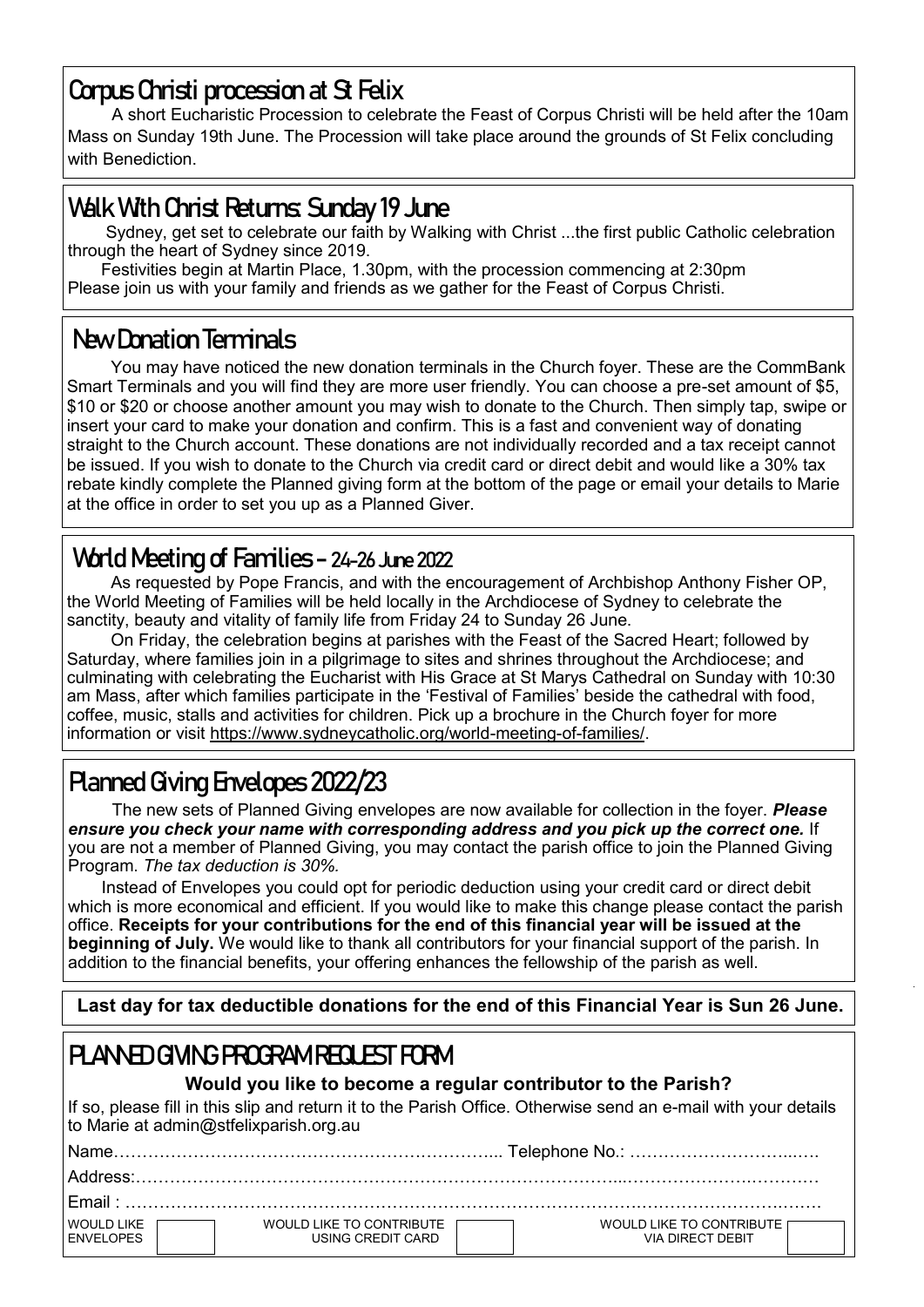Physical & Spiritual hunger

Reflection In our age of fast food and eating on the go, families often find that they are not eating meals together at a dinner table. As a family, look back over the past week and recall how many meals were eaten together and how many meals were eaten alone or on the run.

In the Bible, meals are seen as much more than a means to satisfy a physical need. The Hebrew people viewed eating a meal as a way of expressing and strengthening their relationship to one another under God's covenant. It is no coincidence that meals are often the setting of Jesus' teaching and miracles in the Gospels. In this Sunday's Gospel, we hear the story of Jesus feeding the crowd of 5,000 people.

Read this Sunday's Gospel, Luke 9:11b-17. Talk about the kinds of hungers that people have in addition to physical hunger. Describe the hungers that a family nourishes (love, compassion, forgiveness, laughter, and so on). Together give thanks for the food that Jesus gives us that we celebrate on this Sunday's feast of the Body and Blood of Jesus. Make a commitment to share in this Eucharistic meal together as a family.

*© Copyright Loyola Press All Rights Reserved. Used with permission. [www.loyolapress.com](http://www.loyolapress.com)*

# **Holy Fathers Appeal**

Next weekend there is a special collection to assist the work of our present Pope, Francis. Envelopes will be available for donations that will enable Pope Francis to do even more to advance his message of mercy, love and peace throughout the world.

### **Mass Intentions:**

**Recently Deceased:** Margaret Page; Irene Balsara; John Steven Morris

**Anniversary:** John Field; Daminh Dinh Van Duong

**Deceased:** Maria Mun; JB Nghi; Maria Ngo; Theresa Nga; Rosa Nguyet; Regis Bellefine

**Sick:** Tom Quilty, Jason Timbs & Bart Hennely, Dau (Xuan); Gerard Go; Fatima Fernandes; Marian Periera; baby Alan Dien Quan Nguyen; Monina Rodriguez Pineda; Tenshi Asriel Magdaleno Arcenas; Maria Carta; Teresita Martinez; Maria Kovatsun; Frannie; Madelyn Nicole; Jun Ibarra; Abida Gill; Vo Van Kiet; Maria Bui Thi Don; Josette Ackad; Nivea Wani; Diana Emilie Perez; Billy; Lagi Amoa; Clarence Ally; Jane Aquino; Glory Bereira; Jenny; Hoa Mai; Rosa House; Nivea Wanigesekera; Annick Duval; Henriette Tam Tinh Lam; Laura Malss; Rita Gattellari; Rolly Porto; Gordon West.

| <b>Weekly Rosters</b>  |                |                         |                        |                     |  |                                                                                |                      |  |  |  |  |
|------------------------|----------------|-------------------------|------------------------|---------------------|--|--------------------------------------------------------------------------------|----------------------|--|--|--|--|
| <b>19 JUNE</b>         |                |                         |                        |                     |  |                                                                                |                      |  |  |  |  |
| Reader 1               |                | <b>Emmanuel Icard</b>   | <b>Maxwell Asuzu</b>   |                     |  | Helen Vujevic                                                                  | Anthony Tran         |  |  |  |  |
| Reader 2               |                | <b>Patrick Abourizk</b> | Kiara Asuzu            |                     |  | Emanuela Viner                                                                 | $\epsilon$<br>"      |  |  |  |  |
| Acolyte                |                | Joseph Bui (A)          | An Dang (A)            |                     |  | Anthony Joseph (A)                                                             | Thanh Vu (A)         |  |  |  |  |
| Choir                  | <b>St Anne</b> |                         | <b>SSOG</b>            |                     |  | <b>St Felix</b>                                                                | Elias                |  |  |  |  |
| 26 JUNE                |                |                         |                        |                     |  |                                                                                |                      |  |  |  |  |
| Reader 1               | Gloria Booby   |                         | <b>Philip Castillo</b> |                     |  | Mary O'Hea                                                                     | <b>Harriet Owusu</b> |  |  |  |  |
| Reader 2               |                | <b>Emmanuel Icard</b>   |                        | Joseph Dang         |  | Thu Ha Kim                                                                     | "<br>"               |  |  |  |  |
| Acolyte                | Tuyen Tran (A) |                         | An Dang (A)            |                     |  | Martin Tran (A)                                                                | Thanh Vu (A)         |  |  |  |  |
| Choir                  | <b>SMMC</b>    |                         | <b>SSOG</b>            |                     |  | St Felix                                                                       | Jess                 |  |  |  |  |
| 19 June                |                |                         |                        | 26 June             |  | Notes:                                                                         |                      |  |  |  |  |
| <b>Altar Society</b>   |                | Group 3                 |                        | Group 4 (see notes) |  | <b>SSOG: Singing Servants of God</b><br><b>SMMC: St Mary Mackillop's Choir</b> |                      |  |  |  |  |
| <b>Church Cleaners</b> |                | Vinh Nguyen             |                        | Mai Hai             |  | Group 4: Margaret Eastburn, Denise Ashe,                                       |                      |  |  |  |  |
| <b>SVDP</b>            |                | Andrew Nguyen           |                        | Thom Pham           |  | Eric Valencia, Bach Lam (Florist)                                              |                      |  |  |  |  |